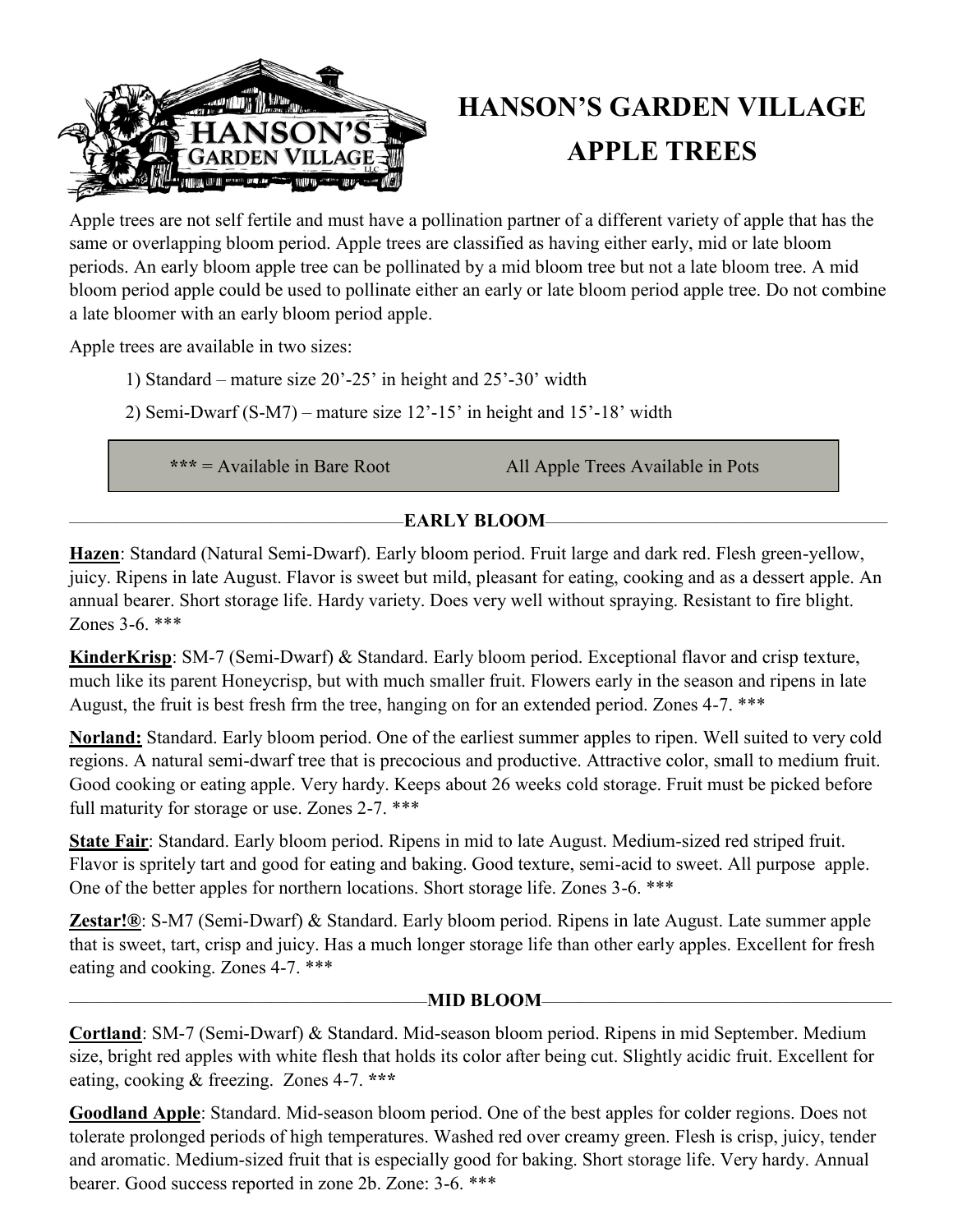**Honeycrisp**: SM-7 (Semi-Dwarf) & Standard. Mid-season bloomer. Sweet, crisp and juicy. Mottled red over yellow fruit. Stores well. Ripens in late September. Excellent for eating. Zones 4-7. **\*\*\***

**McIntosh**: SM-7 (Semi-Dwarf) & Standard. Mid-season bloom period. Ripens in late September. A wellknown older apple that has a sprightly flavor and a medium storage life. Nearly solid, bright red skin. Heavy bearer. Good for eating and baking. Fruit tends to drop when ripe. **\*\*\***

**Prairie Magic®**: Standard. Mid-season bloom period. This apple stands out because of its superior cold hardiness. The flesh is white, crisp and sweeter than 'Goodland'. Delicious eaten out of hand and may also be used for cooking. Zone: 3-6. \*\*\*

**Red Baron**: Standard. Mid-season bloomer. Medium sized yellow-red apple. Crisp and juicy with sweet, mild flavor. Pleasantly acidic fruit. Very productive and bears at an early age. Good for eating, pie and sauce. Ripens in late September. Resistant to fire blight. Hardy. Zones 3-6. \*\*\*

**Red Prairie Spy:** SM-7 (Semi-Dwarf). Mid-season bloomer. A red selection of 'Prairie Spy' that has better fruit adherence on the tree at maturity. Best for baking. Long-term storage apple. Very productive.

**Sweet Sixteen**: SM-7 (Semi-Dwarf) & Standard. Mid-season bloom period. Red striped fruit with yellow flesh. Very sweet, crisp, juicy and aromatic. Ripens in mid to late September. Excellent dessert apple. Resistant to fire blight and scab. Zones 4-7.

**Winecrisp**: S-M7 (Semi-Dwarf). Mid-season bloomer. Attractive eating and cooking apple. Resists scab. Good storage life. Ripens in early to mid October. Zones 4-8. **\*\*\***

**Wodarz**: Standard. Mid-season bloomer. Vigorous and hardy. Uneven shaped yellow to pink apple with white, firm, sweet flesh. Good for eating and cooking. Discovered in North Dakota on a family orchard and jointly released by the family and North Dakota State University. Ripens in early October. Zones 3-6.

**Wolf River**: Standard. Mid-season bloom period. Pale yellow to green apple with red blushes and stripes. Known for its very large apples. Excellent for cooking. Older variety and long lived tree. Hardy and resistant to scab, mildew, fire blight and cedar-apple rust. Ripens in early to mid September. Zones 4-7. **\*\*\***

#### —————————————————————**MID-LATE BLOOM**—–———————————————————

**Connell Red:** SM-7 (Semi-Dwarf). Mid-late bloomer. A red blush mutation of 'Fireside' apple. More intense red color. Hardy, heavy bearer. Large size. Excellent for eating or cooking. Distinctive flavor. Fruit keeps well until April or May. Unsuitable pollinator for 'Fireside'. Zone: 4-7.

**Fireside**: SM-7 (Semi-Dwarf) & Standard. Mid-late bloomers. Large, red striped fruit with a sweet, pleasant flavor. Excellent flavor good for eating. Good storage life. Resistant to cedar-apple rust. Zone: 4-7. \*\*\*

**Frost Bite**: S-M7 (Semi-Dwarf) & Standard. Mid-late bloomer. Extremely cold hardy. Small apple with sweet, intense taste. Good for cider and cooking. Bred in Minnesota in 1936. Ripens in late September to early October. Zones 3-7. **\*\*\***

**Honeygold**: SM-7 (Semi-Dwarf) & Standard. Mid to late season bloomer. Medium to large golden apple that is crisp, juicy and sweet. Ripens mid October. Good for eating, dessert and cooking. Medium storage life. Similar to 'Golden Delicious' but hardier. Zones 4-7. **\*\*\***